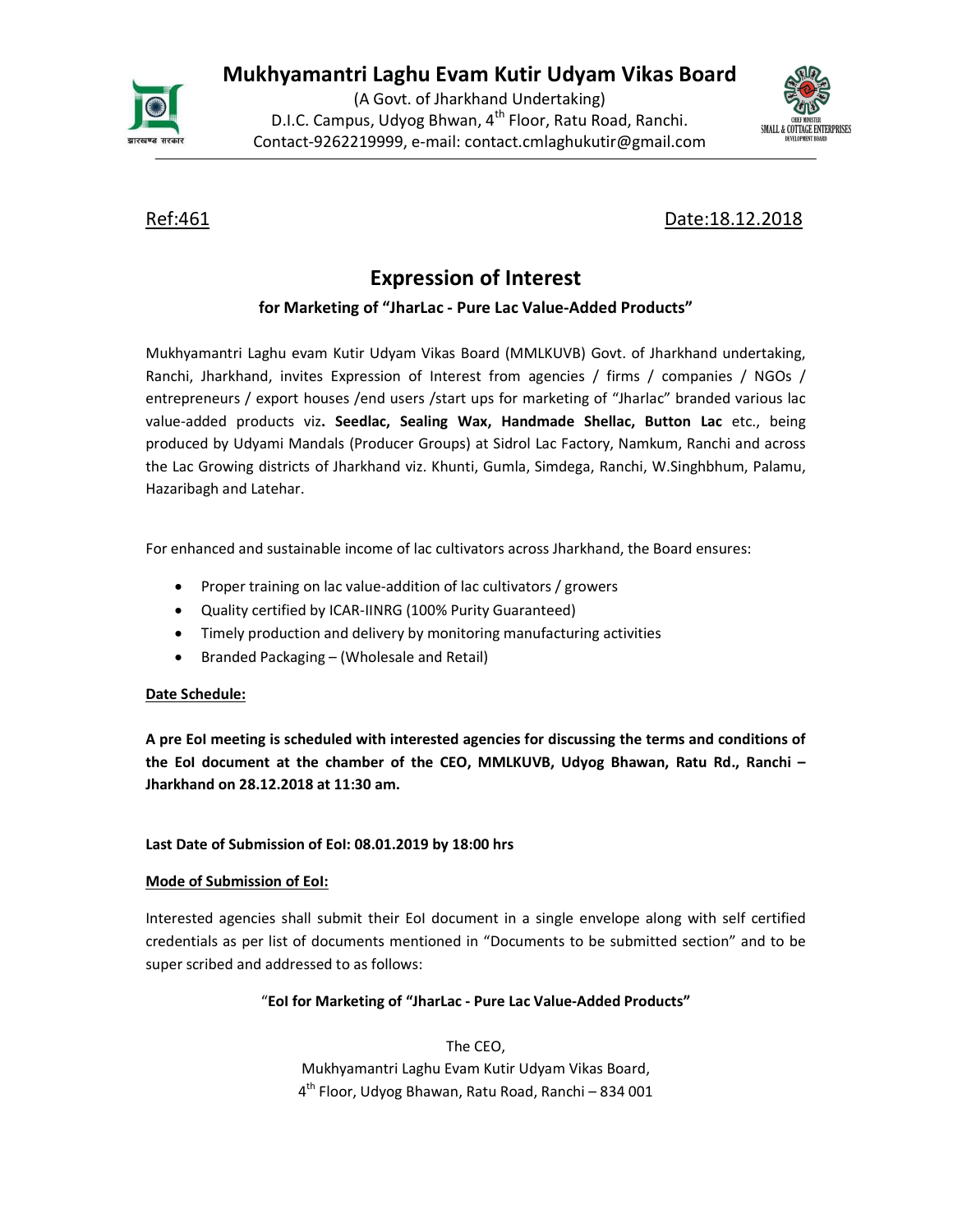#### Documents to be submitted with the EoI:

Interested agencies will enclose the following self certified documents along with their EoI:

- 1. Covering Letter on Letter Head of the interested agency (Format present as Annexure-I) along with Application Format – Details of Applicant/Agency (Annexure-II)
- 2. PAN
- 3. GST if applicable (Exemption Declaration/Certificate to be enclosed)
- 4. SSI/NSIC/MSME Registration Certificate (If applicable)
- 5. Experience Documents pertaining to lac value-addition and marketing of lac value-added products if any
- 6. ITR for last 2 years (Not applicable for start-ups, start-ups to submit a bankers letter certifying their cash/credit capacity)

### Terms and Conditions:

1. All documents to be typed, printed as per format, duly stamped and self certified as true copy (for photocopies)

2. The EoI inviting authority reserves the right to cancel the EoI, reject all EoIs at any point of time.

3. Jurisdiction for any disputes arising out of the EoI will be Ranchi, Jharkhand.

4. Agencies that have applied earlier stand empanelled and may not reapply. Agencies that have applied earlier will be bound to other terms and conditions that may arise after the finalization of EoI as per mutual agreement and discussions.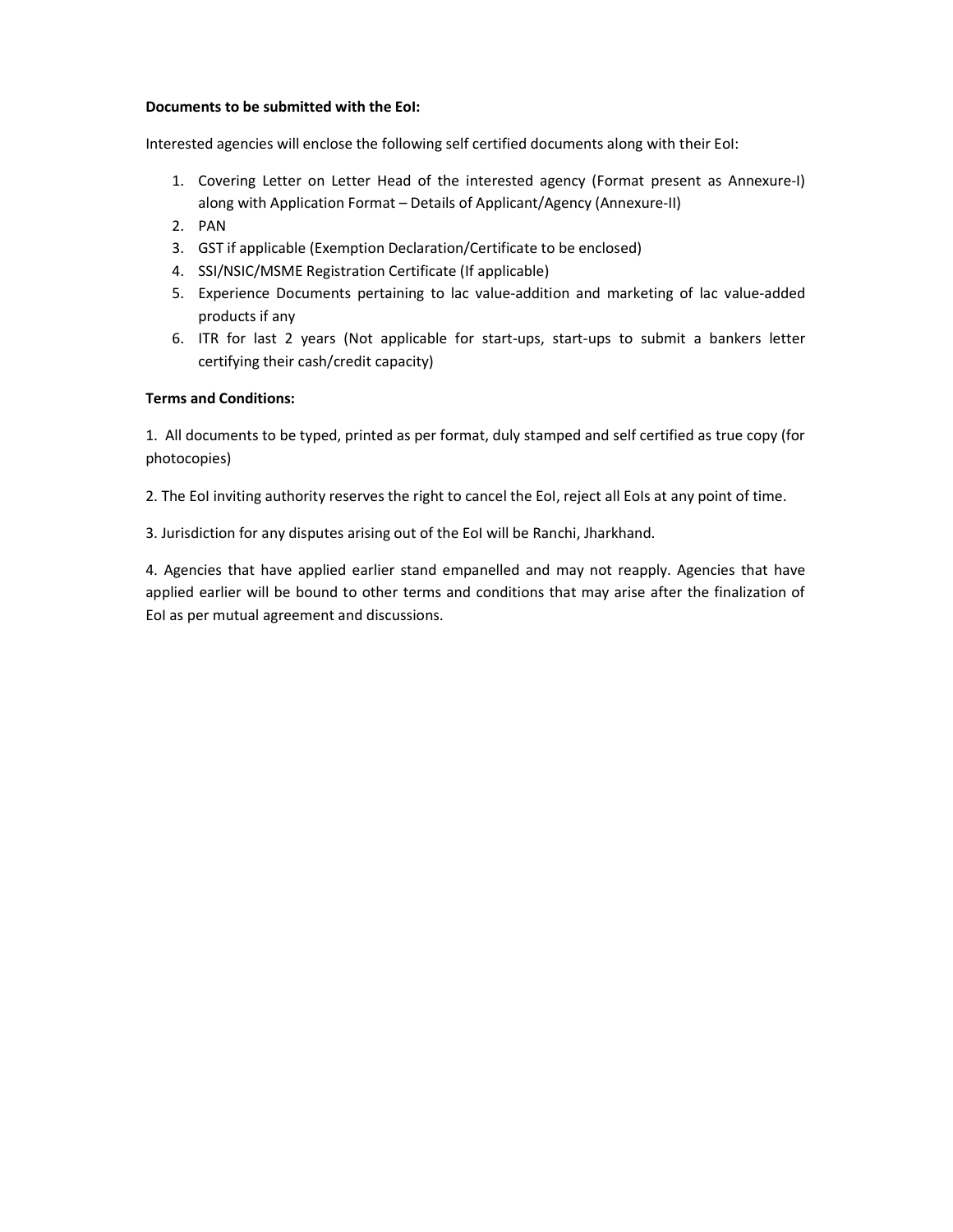#### Annexure-I

#### Covering Letter Format

To,

The CEO,

MMLKUVB, Ranchi

### Sub: "EoI for Marketing of "JharLac - Pure Lac Value-Added Products"

Dear Sir,

Please find enclosed our EoI as per the subject matter.

We have fully understood the terms and conditions of the EoI and shall abide by them.

 All information provided by us are true, any information furnished found to be untrue will result in disqualification and any legal action may be pursued by the EoI inviting authority thereof.

We also understand that the EoI inviting authority reserves the right to cancel the entire EoI or disqualify our EoI at any point of time.

> Signature of Bidder: Name of Bidder: Seal of Bidder: Date: